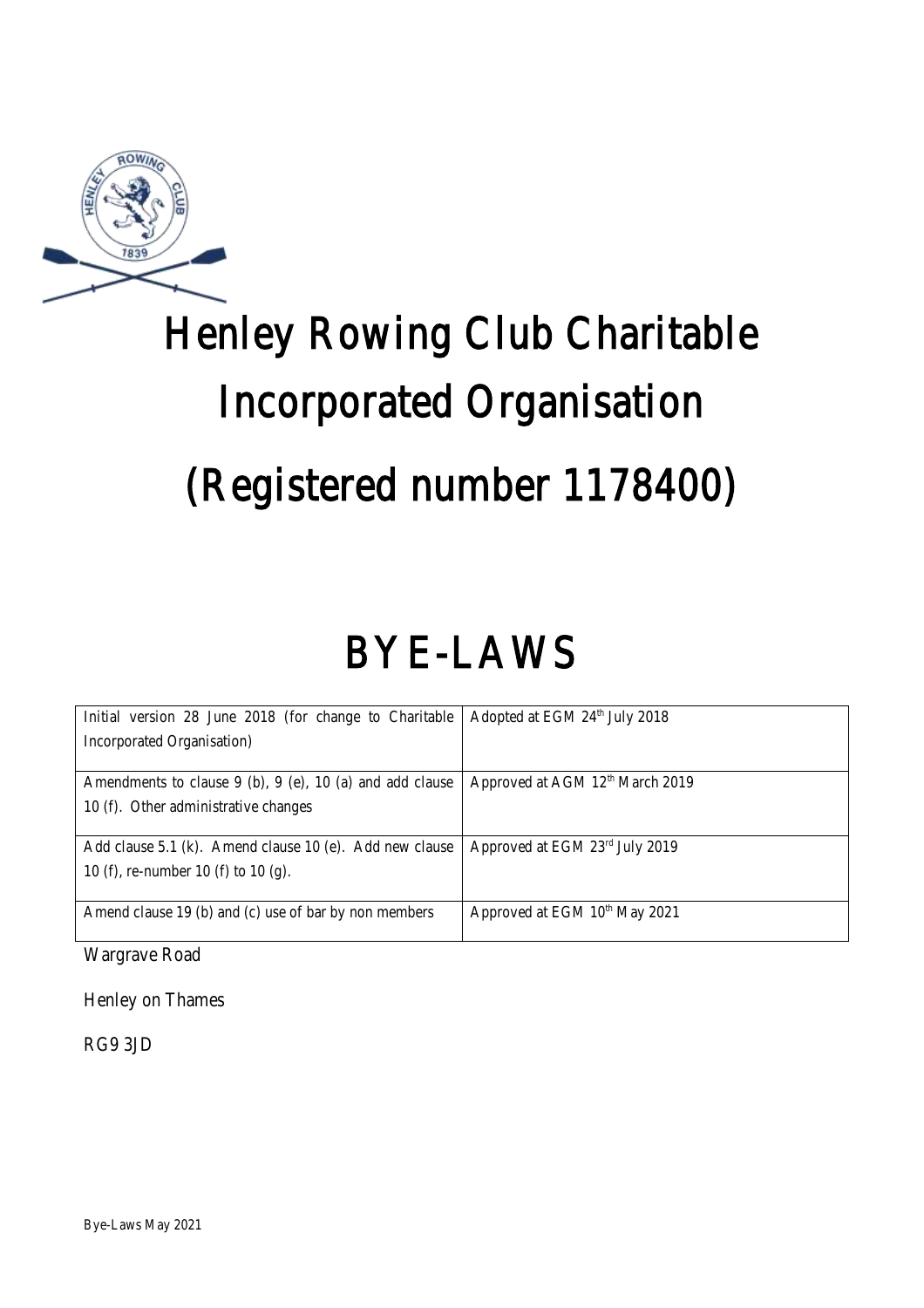# **Table of Contents**

| 1.  |                                                                |  |
|-----|----------------------------------------------------------------|--|
| 2.  |                                                                |  |
| 3.  | PROCEDURES FOR THE PROTECTION OF CHILDREN AND ADULTS AT RISK 4 |  |
| 4.  |                                                                |  |
| 5.  |                                                                |  |
| 6.  |                                                                |  |
| 7.  |                                                                |  |
| 8.  |                                                                |  |
| 9.  |                                                                |  |
| 10. |                                                                |  |
| 11. |                                                                |  |
| 12. |                                                                |  |
| 13. |                                                                |  |
| 14. |                                                                |  |
| 15. |                                                                |  |
| 16. |                                                                |  |
| 17. |                                                                |  |
| 18. |                                                                |  |
| 19. |                                                                |  |
| 20. |                                                                |  |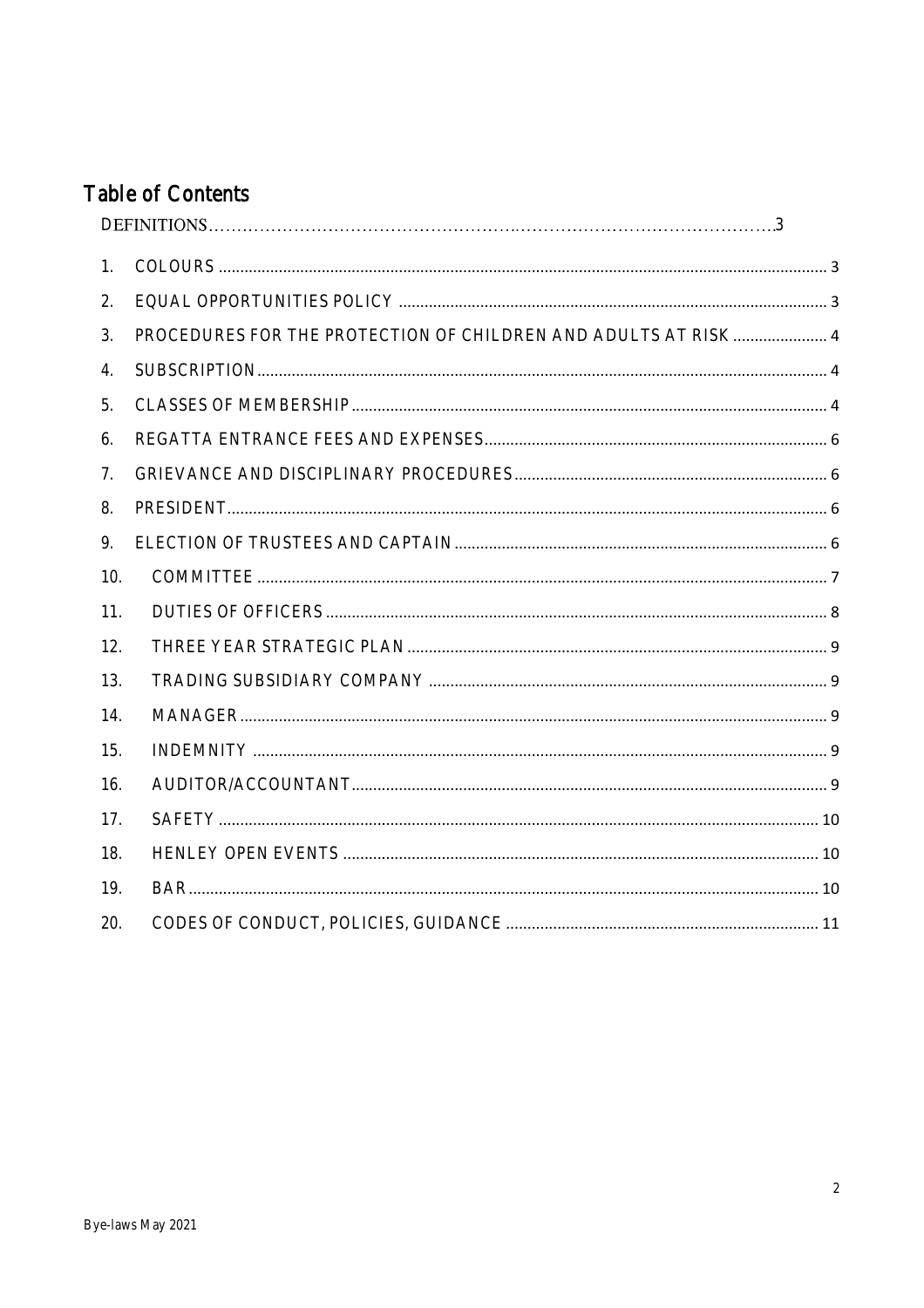#### DEFINITIONS

The following expressions shall have the meanings set forth below:

"the Club" or "the Charity": Henley Rowing Club Charitable Incorporated Organisation ("CIO") registered number 1178400, to be known as Henley Rowing Club.

"the Trustees": those named in the first constitution of the CIO as amended by registration on the Charities Commissioners' web site.

"the Committee": the Trustees and additional members co-opted in accordance with these bye-laws.

"the Officers": as defined in clause 10 a)

"the Trading Company": 'Henley Rowing Club Trading Limited' a wholly owned subsidiary company of the CIO.

"the Constitution": the Constitution of the CIO.

Note: In these Bye-laws the masculine shall include the feminine and vice versa.

#### <span id="page-2-0"></span>1. COLOURS

The Club Colours shall be dark blue and white.

The blazer badge shall be a white lion rampant with "HRC" in white letters and white crossed oars on a dark blue background. The blazer shall be dark blue with white trim and with the badge on the breast pocket. The Regatta cap shall be dark blue with "HRC" in white letters. The City tie shall be dark blue with motifs showing "HRC" and crossed oars in white. The Regatta tie shall be blue with white diagonal stripes.

The rowing dress shall be white, trimmed with dark blue and include the logo of lion rampant enclosed by a roundel including the name 'Henley Rowing Club', '1839' and crossed oars.

#### <span id="page-2-1"></span>2. EQUAL OPPORTUNITIES POLICY

The Club is fully committed to the principles of equality of opportunity and is responsible for ensuring that no member, volunteer, employee or job applicant receives less favourable treatment on the grounds of age, gender, disability, race, ethnic origin, nationality, colour, parental or marital status, pregnancy, religious belief, social status, sexual orientation or political belief.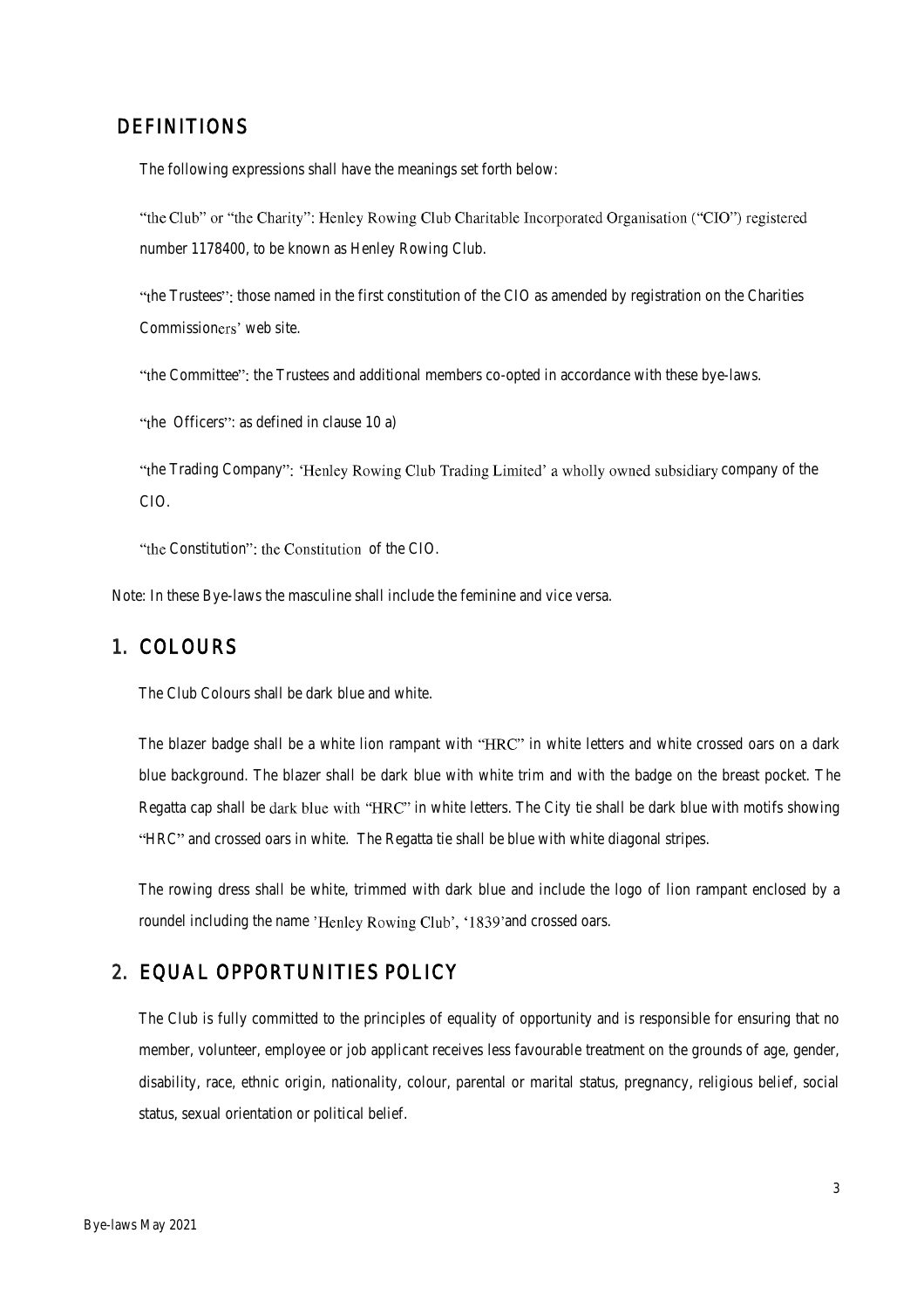# <span id="page-3-0"></span>3. PROCEDURES FOR THE PROTECTION OF CHILDREN AND ADULTS AT RISK

The Club accepts the policy and procedures relating to Child Protection and the Protection of Adults at Risk as set out by British Rowing. The Club will maintain its own policies and procedures, in line with those of British Rowing, and requires all members to accept them as a condition of membership.

#### <span id="page-3-1"></span>4. SUBSCRIPTION

The rates of subscription shall be determined by the Committee and shall be due on joining and, thereafter, on 1st September in each year. By agreement with the Membership Secretary, the subscription may be made by monthly instalments, commencing on 1st September using such arrangements as the Committee shall decide.

# <span id="page-3-2"></span>5. CLASSES OF MEMBERSHIP

#### 5.1 Henley Rowing Club is an open membership club with the following classes:

- a) Full members: members over the age of 18 years, who are entitled to row or cox under the Club colours. Full Members are entitled to vote at general meetings of the Club;
- b) Family members: a family group of at least three persons including at least one child under 18 may join as family members. The adults shall be full members and the children shall be junior members;
- c) Junior members: members under the age of 18 years, who are entitled to row or cox under the Club colours. Those under 12 years will only be admitted when one or both parents are members. Junior members under the age of 16 shall not be entitled to vote at general meetings of the Club;
- d) Associate/social: members who are not entitled to row, but may cox under the Club colours. Such members will be entitled to use all facilities of the Club, with the exception of the rowing and land training equipment (other than as a cox). Associate/social members shall be entitled to vote at general meetings of the Club;
- e) Overseas: members whose principal address is outside the United Kingdom. Such members will be entitled to use all facilities of the Club, including such limited access to rowing and land training equipment as is described in the Club application form. Overseas members shall be entitled to vote at general meetings of the Club;
- f) Vice Presidents: the Trustees may offer the position of Vice President to persons in recognition of services to Henley Rowing Club. Such persons shall hold the office for life, subject to the provisions of the Constitution of the Charity concerning cessation of membership. They shall enjoy the full Club facilities without payment of any subscription. Vice Presidents shall be entitled to vote at general meetings of the Club;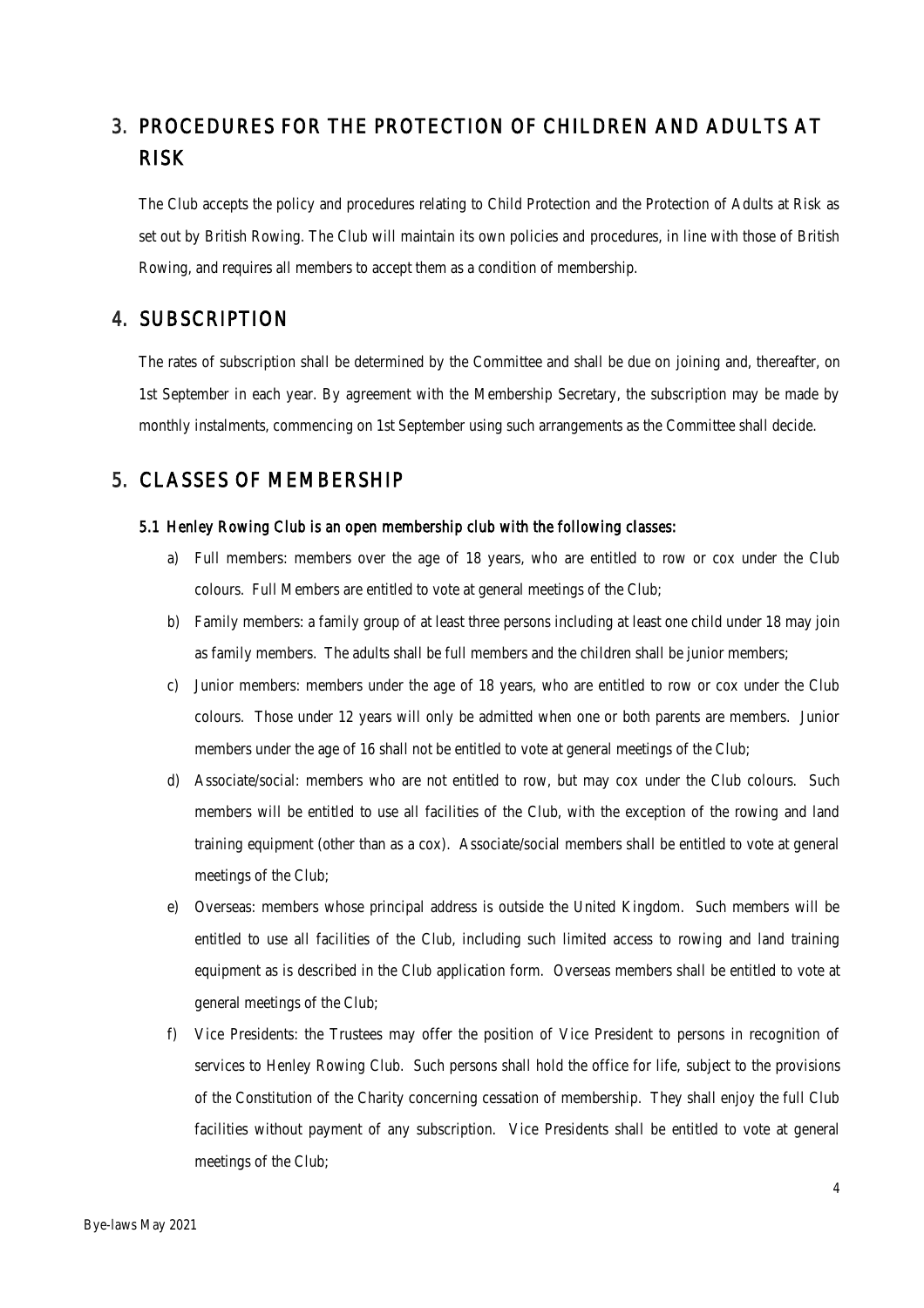- g) Honorary Members: the Trustees may offer honorary membership to persons in recognition of their services to the sport of rowing. Honorary members shall hold the position for life, but shall not be entitled to vote at general meetings of the Club;
- h) Life Members: a full member may apply in writing for election to life membership. They shall enjoy the full Club facilities and shall be members for life, subject to the provisions of the Constitution of the Charity concerning cessation of membership. The subscription for life members shall be a single lump sum payment, determined by the Trustees having due regard to age and length of membership. Life Members shall be entitled to vote at general meetings of the Club;
- i) Coach Members: members who are not entitled to row, but may coach under the Club colours. Such members will be entitled to use all facilities of the Club, with the exception of the rowing and land training equipment (other than as a coach). Coach members shall be entitled to vote at general meetings of the Club. The Committee may waive the fees for the coach; and
- j) Gym Members: Members over the age of 18, who are entitled to use the full facilities of the Club, with the exception of boats, oars and sculls. Gym members shall not be entitled to vote at general meetings of the Club.
- k) Parent Members: Members over the age of 18 who are the parent/carer of a current junior member of the Club. Such members are entitled to use all facilities of the Club with the exception of rowing and land training equipment. Parent members shall not be entitled to vote at general meetings of the club.

#### 5.2 Membership: general

Membership may be refused or delayed, if it is judged by the Trustees that equipment is not available to allow a reasonable standard of provision. The Club will endeavour to keep subscriptions at levels that will not pose a significant obstacle to people participating. Applicants for membership and members renewing their membership shall abide by the Constitution and Bye-laws of the Club and the Rules and Regulations of British Rowing. If it is considered by the Trustees that the granting or renewal of membership would be detrimental to the objectives of the Club, by virtue of conduct or character likely to bring the Club or the sport of rowing into disrepute or for some other similar good cause, the Trustees shall be entitled to refuse or withdraw such membership. In doing so the Trustees shall provide full reasons for their decision and grant a right of appeal to the applicant/member(s). A person who has been expelled from, or refused membership of, British Rowing shall not be eligible for membership.

The Club shall be affiliated to and shall observe the Rules and Regulations of British Rowing. Members shall act at all times in the best interests of the Club, support as many of its activities as possible, cooperate with the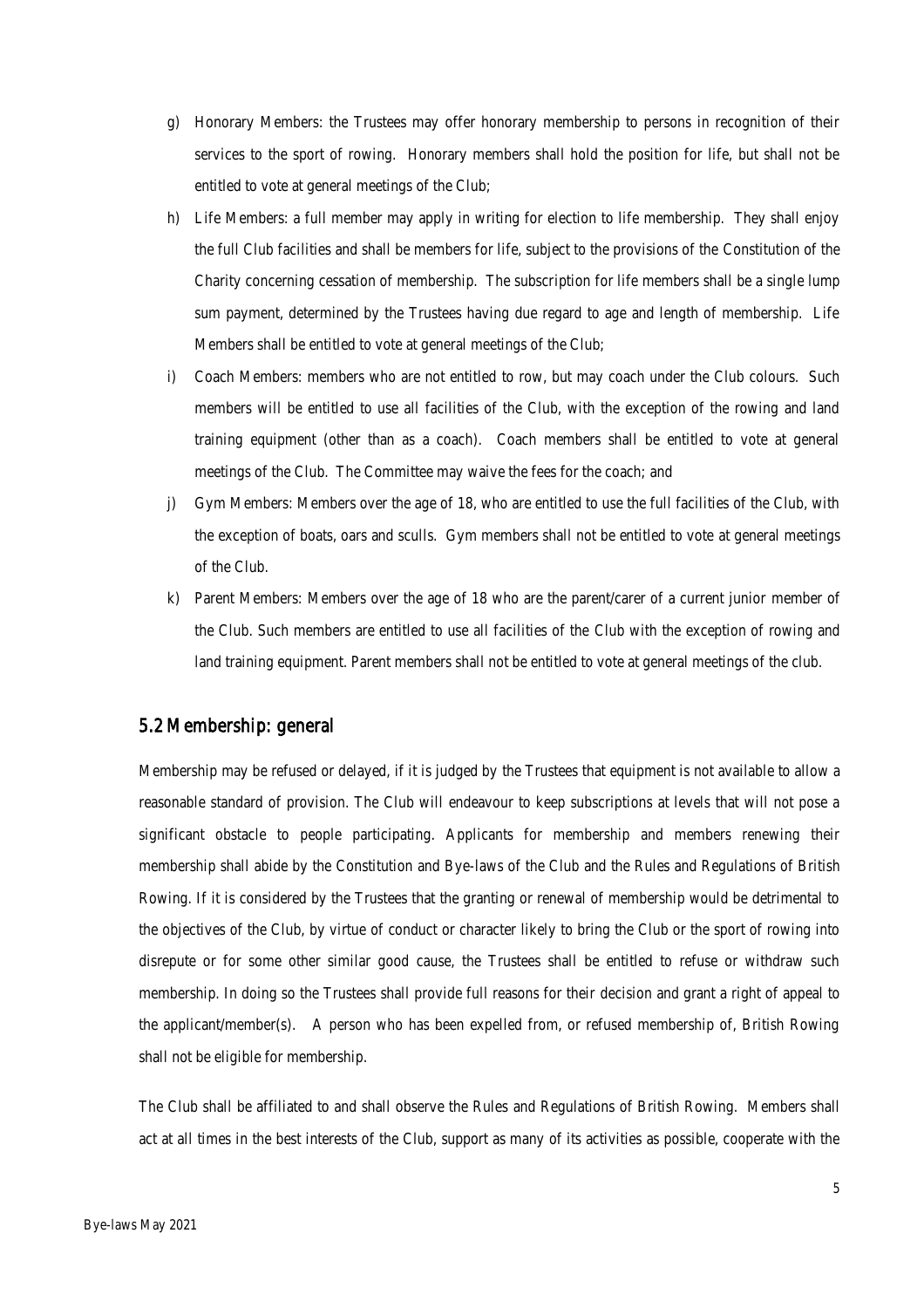Officers, Committee members and coaches and attend meetings when requested to do so. They shall conduct themselves at all times in a proper and sportsmanlike manner and shall abide by all of the Club's applicable Codes of Conduct including those relating to dealing with children and vulnerable adults.

# <span id="page-5-0"></span>6. REGATTA ENTRANCE FEES AND EXPENSES

Members selected to represent the Club at a regatta or head of the river race shall pay the appropriate entry fee and transportation expenses as well as defraying all personal expenses. Such payments shall be paid in advance. Failure to pay the fees by the due date may result in the member being withdrawn from the event. The Committee may waive any of the foregoing expenses and fees for the whole crew, or any member thereof.

# <span id="page-5-1"></span>7. GRIEVANCE AND DISCIPLINARY PROCEDURES

An individual or member with a complaint about the Club should set out their grievance, in the first instance to the appropriate Committee member, i.e. welfare/safeguarding matters to the Club Welfare Officer, safety matters to the Safety Officer, rowing facilities and equipment matters to the Captain, buildings facilities and equipment matters to the Club Manager, if appointed, failing whom the Club Chairman. The Club will seek to deal with complaints in an appropriate, confidential, fair, and timely manner, with reference to the Club's policies and British Rowing's Guidelines on Grievance and Disciplinary Procedures in Rowing.

#### <span id="page-5-2"></span>8. PRESIDENT

The term of office of the President shall be one year. He or she may be nominated for re-election each and every subsequent year. The President shall be nominated by the Committee and elected by simple majority at the Annual General Meeting or at any General Meeting.

The President is primarily an honorary position within the Club and acts as the Club's representative at all formal internal and external functions. The President may attend Committee meetings but shall not be entitled to vote.

#### <span id="page-5-3"></span>9. ELECTION OF TRUSTEES AND CAPTAIN

a) Only members over 18 years of age, who have been members for at least two years prior to election, may be elected to be a Trustee. Except in the case of nomination by the Committee in accordance with the Constitution or these Bye-laws, candidates for election must be nominated and seconded by voting members of the Club.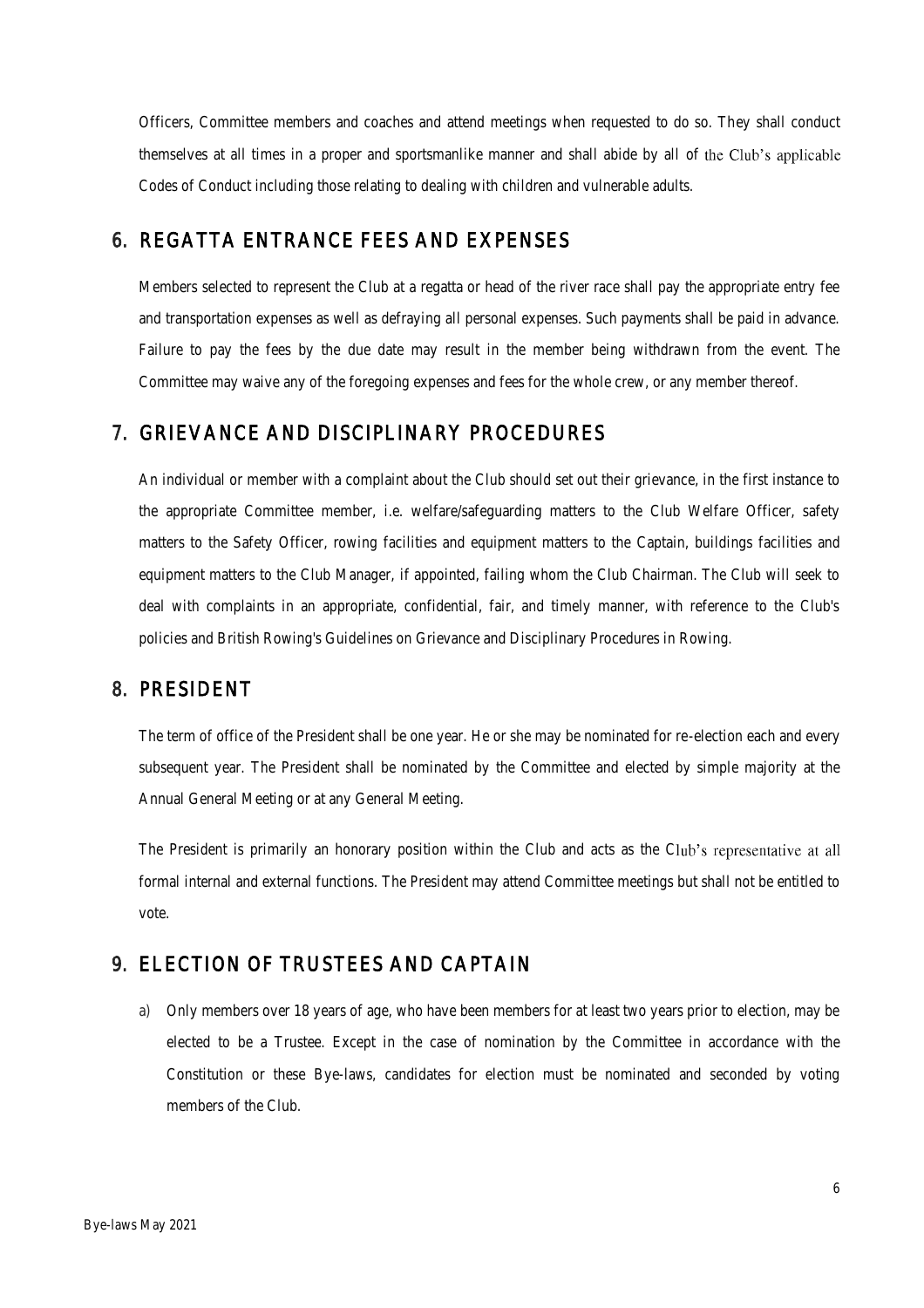- b) Candidates for the positions of Chairman, Secretary and Treasurer (each of whom must be Trustees) and of the other Trustees shall be proposed and seconded by voting members. If more than one candidate is proposed and seconded for any position, there shall be a secret ballot and the Trustee shall be elected by a simple majority. In the event of a tied vote, the Chairman shall have the casting vote.
- c) The Trustees shall elect a Vice-Chairman from among its number.
- d) The term of office of the Chairman, Secretary, Treasurer and of the other Trustees shall be for three years. They may immediately thereafter be nominated for re-election and, if re-elected, serve for a further year. At the end of this period, they may apply for re-election each and every subsequent year.
- e) The Captain, who must be a member of the Club, shall not be a trustee. He/she shall be elected at a Captain's Meeting held as soon as possible after Henley Royal Regatta each year. The Captain's Meeting shall be a general meeting of the Club, which all members may attend. Nominations for the position of Captain must be received by the Secretary in writing duly proposed and seconded by voting members together with the written consent of the nominee no fewer than 14 days before the Captain's Meeting. If more than one candidate is proposed and seconded, there shall be a secret ballot and the Captain shall be elected by a simple majority. In the event of a tied vote, the Chairman shall have the casting vote.
- f) The Captain may appoint vice-captains to assist in the discharge of the responsibilities of the role. Vicecaptains shall not be a member of the Committee.
- g) All Officers of the Club must possess the skills and expertise necessary to fulfill the specific role as set out in clause 11 to which he or she applies to be nominated.

# <span id="page-6-0"></span>10.COMMITTEE

- a) The Committee shall be appointed by the Trustees. The Committee shall conduct the affairs of the Club as a whole and shall consist of a Chairman, Secretary, Treasurer, Captain (together "the Officers"), and other co-opted members (see clause 10 e)) as deemed necessary, together with not more than six, nor fewer than four other Trustees.
- b) The Committee shall meet at regular intervals during the year, as required to deal with the business to be transacted.
- c) Special meetings of the Committee shall be called by the Secretary on instructions from the Chairman, or no fewer than three Committee members.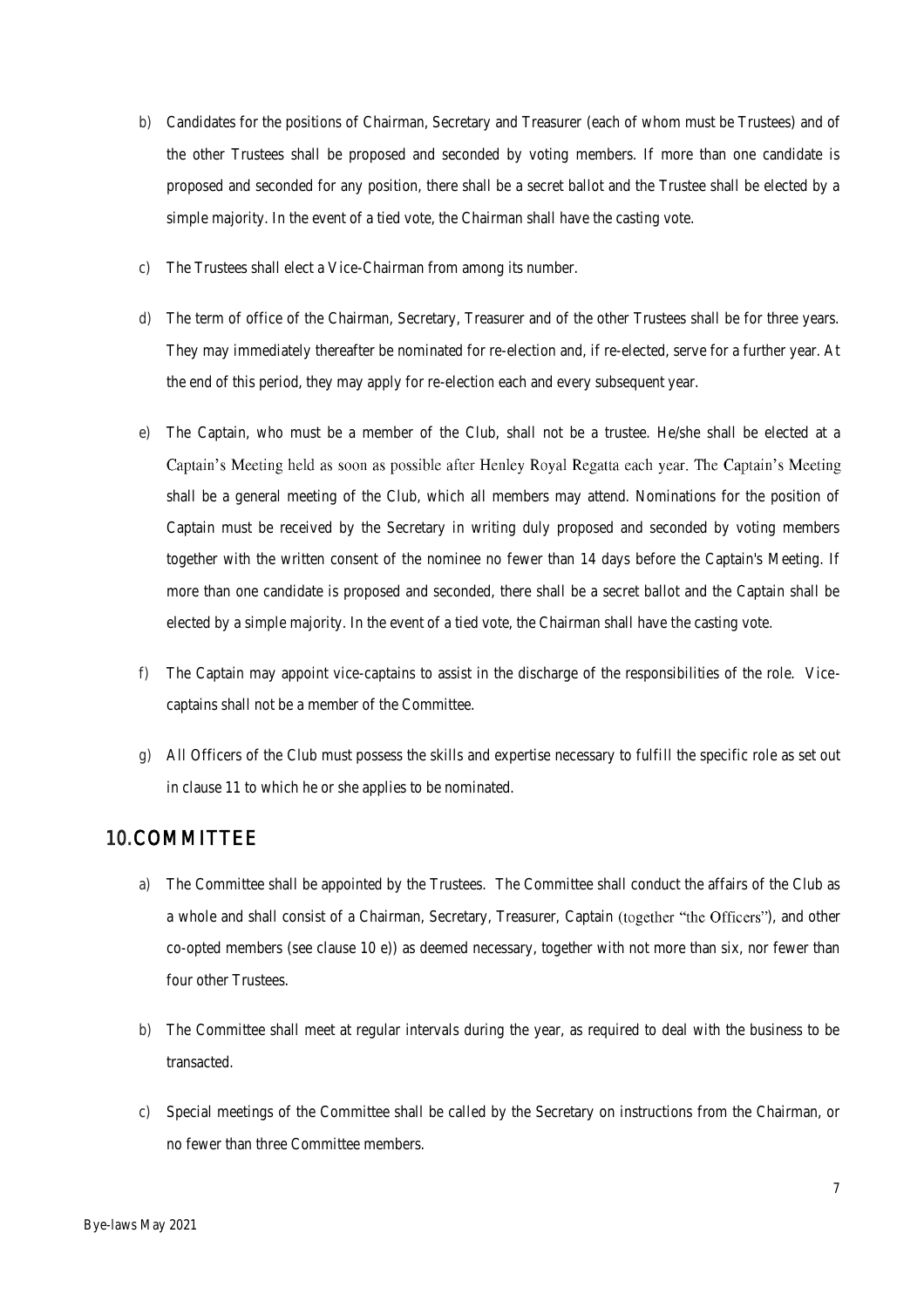- d) Six Committee members present and entitled to vote shall form a quorum.
- e) The Committee shall have the power to co-opt up to two further members who shall have the right to vote at Committee meetings unless the Committee decides otherwise at the time of appointment.
- f) The Club Welfare Officer shall be an ex officio member of the committee with full voting rights.
- g) Cessation of the position of Trustees shall imply cessation as a member of the committee and, to the extent applicable, vice versa.

#### <span id="page-7-0"></span>11.DUTIES OF OFFICERS

- a) Chairman: The Chairman (or Chair) will preside at all General meetings of the Charity and at all meetings of the Trustees and of the Committee, and shall be responsible for guiding the activities of the Club in accordance with its general policy as expressed by the majority of its members. The Chairman shall represent or arrange for the representation of the Club at British Rowing regional level and at meetings of other such organisations. The Chairman shall ex officio be a member of any other committee of the Club.
- b) Captain: The Captain shall manage the Safety Officer, the coaching team and boatman and is responsible for training, coaching and representation of the Club in competitions, acting fairly and equally in support of all sections of the Club. The Captain should ensure that each coach is a member of the Club and also a Silver or Gold Member of British Rowing. The Captain is also responsible for recommending to the Committee boat and equipment buying in accordance with the strategy set out in the approved Three Year Strategic Plan detailed in clause 12.
- c) Secretary: The Secretary shall be responsible for the organisation of meetings of the Trustees, the Committee and General Meetings of the Charity, and the recording of minutes relating to such meetings and all correspondence or administration relating to the general business of the Club.
- d) Treasurer: The Treasurer shall be responsible for the collection and disbursement of all monies belonging to the Charity and will keep proper accounting records of all such transactions. At the AGM the Treasurer shall present to the members a balance sheet and income and expenditure account showing the Charity's financial position and the results of its transactions for the year. The transactions of the Charity will be conducted through a bank account to which at least four officers or Trustees shall have access. The Treasurer shall receive, pay out and be responsible for all Charity monies as authorised by the Trustees from time to time.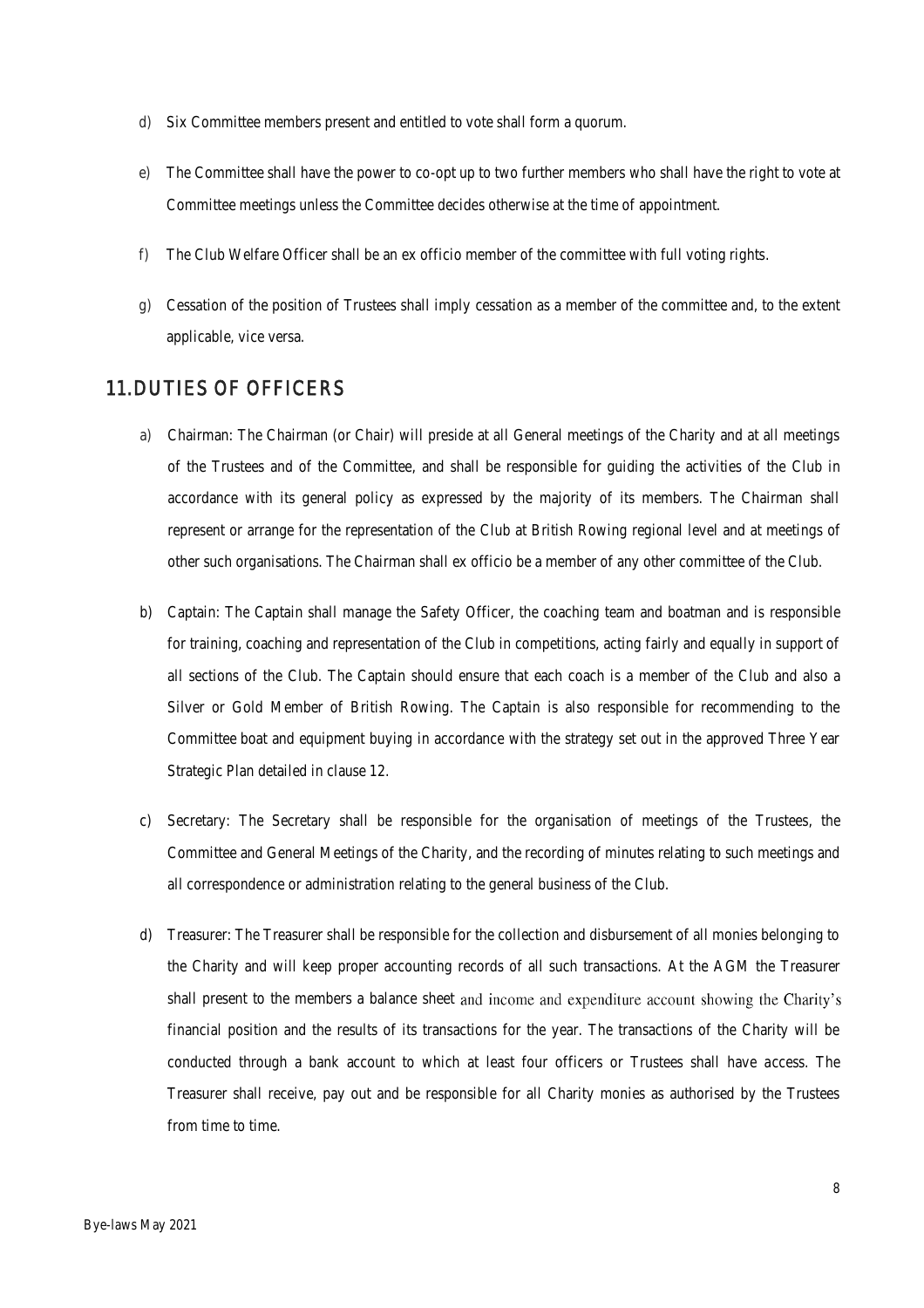#### <span id="page-8-0"></span>12.THREE YEAR STRATEGIC PLAN

The Committee shall manage the Club in accordance with the Constitution, these Bye-laws and with policies and strategies laid down in a Strategic plan. The Strategic Plan shall be composed by the Trustees and approved by the members at the Annual General Meeting of the Club. It shall cover all aspects of the organisation, strategy and future development of the Club.

#### <span id="page-8-1"></span>13.TRADING SUBSIDIARY COMPANY

The Trustees have the power to incorporate a trading company which will be a wholly owned subsidiary of the CIO and which will undertake such non-charitable activities linked to the objects of the CIO as the Committee see fit.

#### <span id="page-8-2"></span>14.MANAGER

The Trustees may appoint a salaried manager to manage the day-to- day activities of the Club. The Manager shall operate in accordance with a job description and mandates agreed between the Manager and the Committee. The job description and mandates may be changed from time to time to reflect changes in Club strategy as laid down in the Three Year Strategic Plan.

The Manager shall attend Committee meetings and, following any probationary period, following the commencement of employment, shall be authorised to vote on all matters other than on matters in respect of his or her own employment.

#### <span id="page-8-3"></span>15.INDEMNITY

The Trustees may exercise all the powers of the Charity to indemnify any Trustee against the costs, charges, losses, expenses and liabilities incurred by him/her as a Trustee in the actual or purported execution and/or discharge of his/her duties, or in relation to them to the fullest extent permitted by law. For the avoidance of doubt this clause does not authorise any indemnity which would be prohibited or rendered void by any provision of the Charities Act 2011 or by any other provision of law.

#### <span id="page-8-4"></span>16.AUDITOR/ACCOUNTANT

Every Annual General Meeting shall appoint an Auditor/Accountant (as applicable and required by law) who shall at the conclusion of the next financial year audit or examine the accounting records of the Charity (as applicable and required by law), and report to the members on the annual statement of accounts that are presented to the next AGM.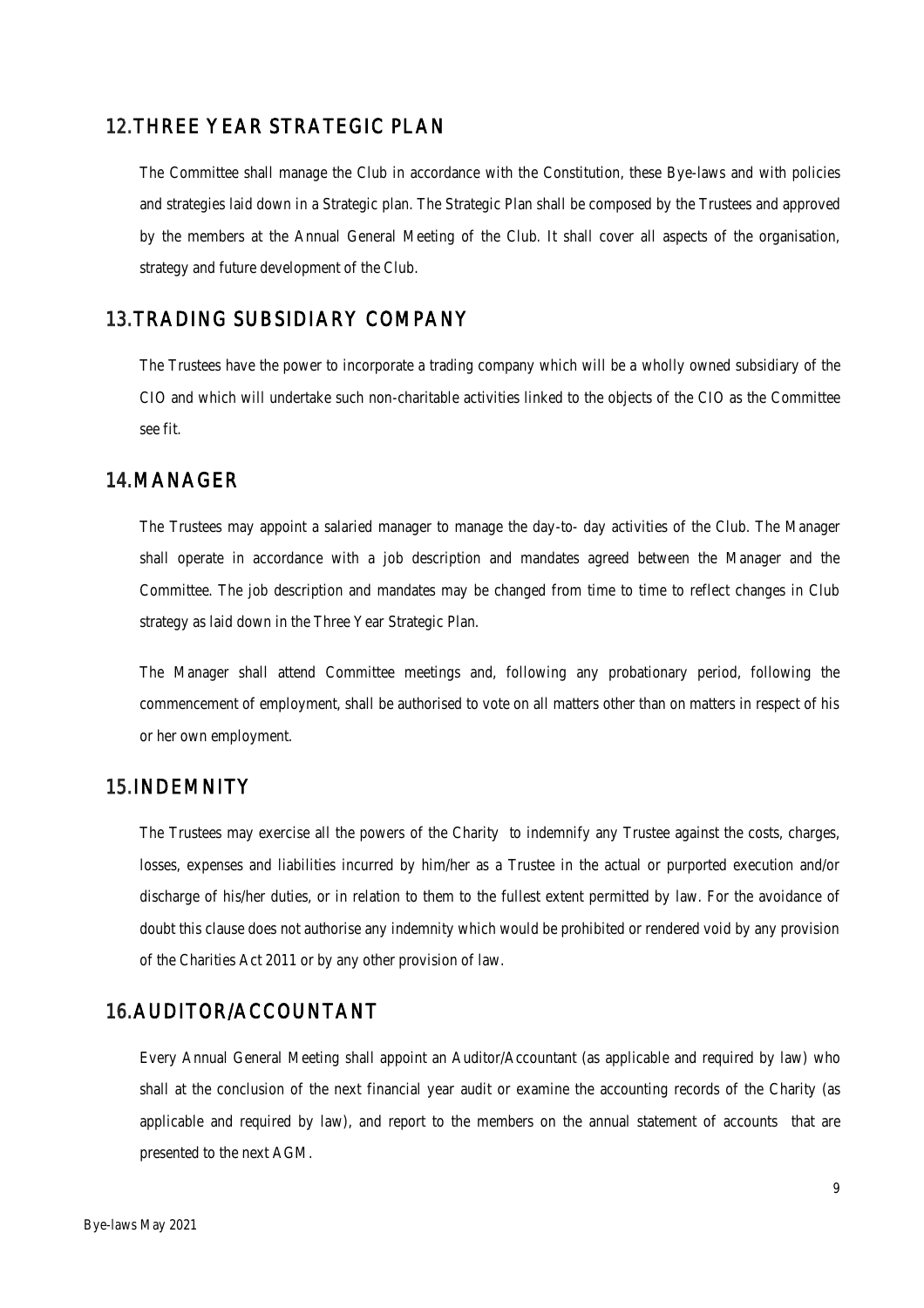# <span id="page-9-0"></span>17.SAFETY

The Officers and Committee have primary responsibility for safe practice within the Club and for observing guidance of water safety issued by British Rowing and through RowSafe. The Committee shall appoint a Safety Officer, who shall advise the Captain, Officers and coaches on matters relating to safety, both on and off the water.

It is the responsibility of all members to carry out a risk assessment prior to boating, unless as a member of a crew, in which case the risk assessment shall be carried out by a coach, if present, or by the crew by agreement.

#### <span id="page-9-1"></span>18. HENLEY OPEN EVENTS

Henley Open Events ("HOE") is the section of the Club which organises and runs competitive open events compliant with the Rules of Racing of British Rowing.

HOE events, including the Henley Sculls and the Henley Fours and Eights, will be organised by a separate subcommittee of members of Henley Rowing Club. Additionally, the Committee shall appoint the Chairman of HOE who shall be a member of Henley Rowing Club with special responsibility for HOE. The HOE committee shall appoint a representative from amongst its number to be an ex oficio member of the Committee with full voting rights.

HOE shall keep a separate bank account and separate management accounts, which may be incorporated in the annual accounts of the Trading Company. The HOE account shall always retain sufficient funds, as a minimum, to cover the cancellation costs of two successive events.

#### <span id="page-9-2"></span>19.BAR

a) Supply under the control of the Trustees.

The purchase for the Club of excisable goods and the supply of the same upon Club premises shall be exclusively and solely under the control of the Trustees, or of a special sub-Committee appointed by the Trustees.

b) Sale to persons over the age of 18

Intoxicating liquor may only be sold for consumption on the Club premises to persons over the age of 18. No one under the age of 18 may purchase or attempt to purchase intoxicating liquor within the Club premises. Purchase or attempted purchase of intoxicating liquors for persons under the age of 18 and/or in